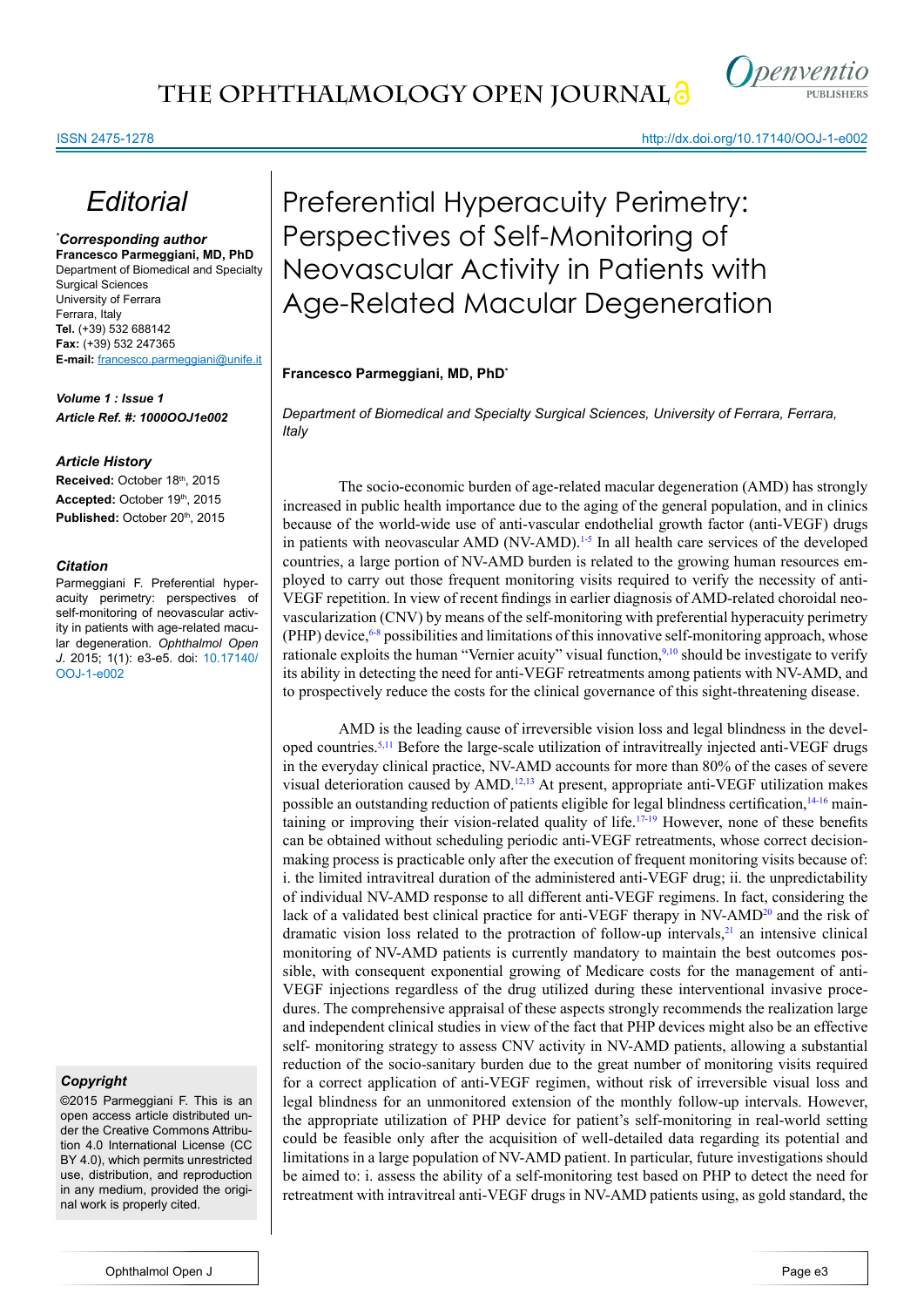**THE OPHTHALMOLOGY OPEN JOURNAL**



#### ISSN 2475-1278

http://dx.doi.org/10.17140/OOJ-1-e002

ophthalmologist's yes/no therapeutic decision after monitoring visits performed in accordance with good clinical practice; ii. verify whether the PHP monitoring data are influenced by individual demographic, clinical and ocular characteristics, which might be able to decrease the reliability of the test as a consequence of inadequate learning capacity, functional ability and/or compliance of each different NV-AMD patient treated with PRN anti-VEGF regimen.

Although the large-scale utilization of anti-VEGF drugs has made possible a reduction of up to 50% in incidence of legal blindness, the growing burden related to the appropriate monitoring of NV-AMD candidates for these treatment courses is becoming unsustainable for health care services. This emerging public health issue is currently faced without be aware of the potential applications of the innovative self-monitoring PHP device which, in turn, has been successfully utilized for the earlier detection of AMDrelated CNV occurrence.<sup>6</sup> Considering the lack of large, population-based, studies assessing the accuracy of PHP device in patient's self-recognition of anti-VEGF retreatment necessity for NV-AMD, specific observational health care researches is recommended to provide those real-world clinical data helpful to maintain the best outcomes possible, yet rationally reduce the management cost of a chronic disease that reduces our accessibility to others in need.

NV-AMD represents a major burden to the modern society, and its all-inclusive cost for National Health Systems is continuously growing in terms of prevention, diagnosis, treatment, and rehabilitation. Diagnostic strategies for appropriate check of NV-AMD patients periodically treated with anti-VEGF injections are very expensive, posing a big translational emphasis on those innovative self-monitoring approaches developed to improve the methodological strategies for the surveillance of chronic sightthreatening diseases. However, although some pilot studies have shown that PHP device is a very promising tool to improve the early diagnosis of NV-AMD,<sup>[22-24](#page-2-6)</sup> large-scale outcomes research programs will need to demonstrate that unconventional procedures for NV-AMD monitoring are methodologically robust and, thus, applicable in the real-world practice, also considering their telediagnostic potential if integrated into modern data transaction systems.

## **CONFLICTS OF INTEREST**

The author declares no conflicts of interest.

## **REFERENCES**

<span id="page-1-0"></span>1. Day S, Acquah K, Lee PP, Mruthyunjaya P, Sloan FA. Medicare costs for neovascular age-related macular degeneration, 1994- 2007. *Am J Ophthalmol.* 2011; 152(6): 1014-1020. doi: [10.1016/j.ajo.2011.05.008](http://www.ncbi.nlm.nih.gov/pubmed/21843875%20)

2. Qualls LG, Hammill BG, Wang F, et al. Costs of newly diagnosed neovascular age-related macular degeneration among medicare beneficiaries, 2004-2008. *Retina.* 2013; 33(4): 854-861. doi: [10.1097/IAE.0b013e31826f065e](http://www.ncbi.nlm.nih.gov/pubmed/23296047)

3. Haller JA. Current anti-vascular endothelial growth factor dosing regimens: benefits and burden. *Ophthalmology.* 2013; 120(5 Suppl): S3-S7. doi: [10.1016/j.ophtha.2013.01.057](http://www.ncbi.nlm.nih.gov/pubmed/23642784)

4. Jonas JB. Global prevalence of age-related macular degeneration. *Lancet Glob Health.* 2014; 2(2): e65-e66. doi: [10.1016/S2214-](http://www.ncbi.nlm.nih.gov/pubmed/25104656) [109X\(13\)70163-3](http://www.ncbi.nlm.nih.gov/pubmed/25104656) 

<span id="page-1-3"></span>5. Wong WL, Su X, Li X, et al. Global prevalence of age-related macular degeneration and disease burden projection for 2020 and 2040: a systematic review and meta-analysis. *Lancet Glob Health.* 2014; 2(2): e106-e116. doi: [10.1016/S2214-109X\(13\)70145-1](http://www.thelancet.com/journals/langlo/article/PIIS2214-109X%2813%2970145-1/abstract)

<span id="page-1-1"></span>6. Chew EY, Clemons TE, Bressler SB, et al. AREDS2-HOME Study Research Group. Randomized trial of a home monitoring system for early detection of choroidal neovascularization home monitoring of the Eye (HOME) study. *Ophthalmology.* 2014; 121(2): 535-544. doi: [10.1016/j.ophtha.2013.10.027](http://www.ncbi.nlm.nih.gov/pubmed/24211172)

7. Faes L, Bodmer NS, Bachmann LM, Thiel MA, Schmid MK. Diagnostic accuracy of the Amsler grid and the preferential hyperacuity perimetry in the screening of patients with age-related macular degeneration: systematic review and meta-analysis. *Eye (Lond).* 2014; 28(7): 788-796. doi: [10.1038/eye.2014.104](http://www.ncbi.nlm.nih.gov/pubmed/24788016)

8. Han DP. The ForeSeeHome device and the HOME study: a milestone in the self-detection of neovascular age-related macular degeneration. *JAMA Ophthalmol.* 2014; 132(10): 1167-1168. doi: [10.1001/jamaophthalmol.2014.1405](http://www.ncbi.nlm.nih.gov/pubmed/25058876)

<span id="page-1-2"></span>9. Westheimer G. Editorial: Visual acuity and hyperacuity. *Invest Ophthalmol.* 1975; 14(8): 570-572.